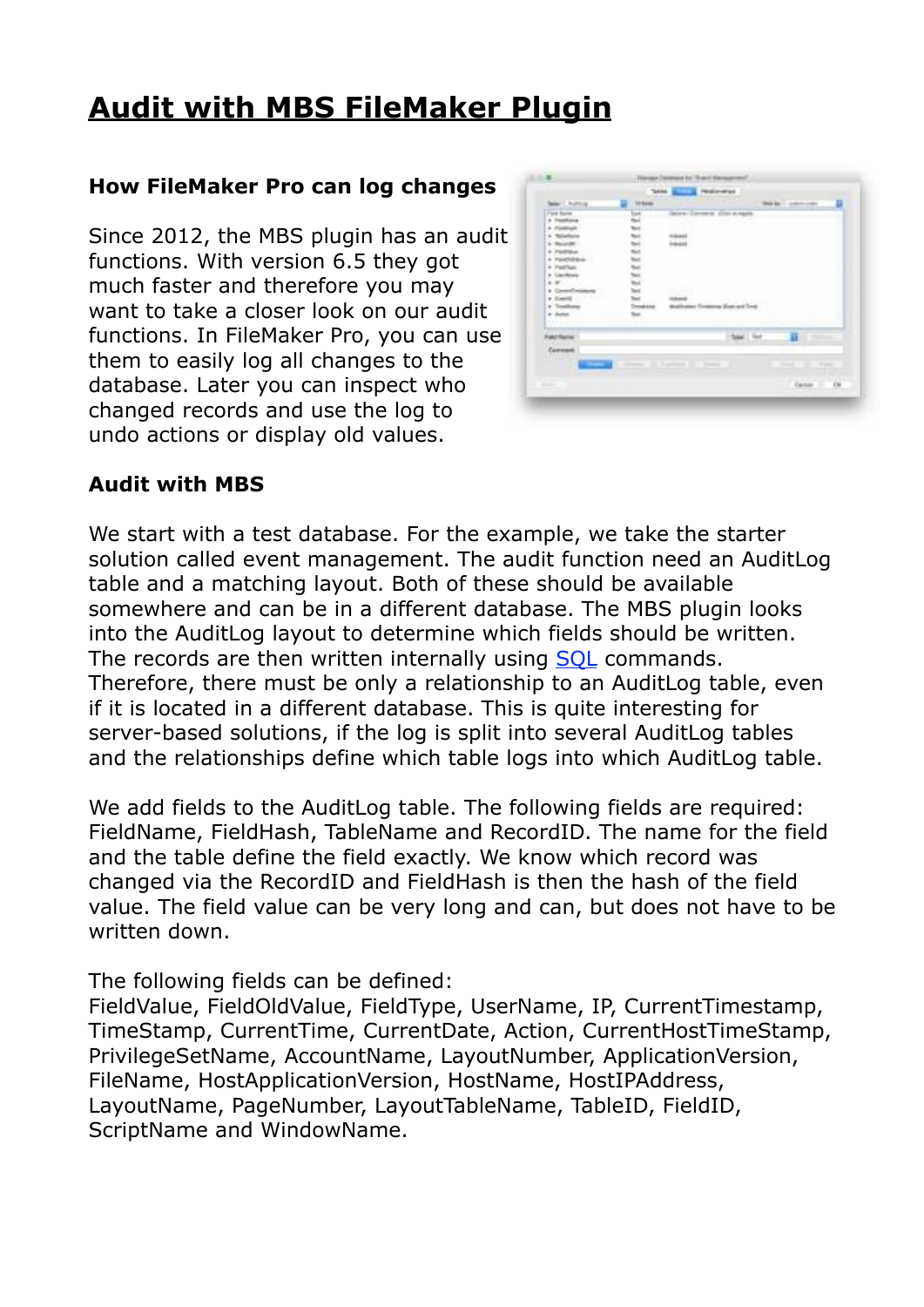In FieldValue, the plugin saves the new value. In the FieldOldValue field, it saves the old value of the field. This is, of course, only available if the plugin finds the older entry. FieldType saves the type of the field, for example text. UserName saves the user name and AccountName the current account name. The CurrentTimestamp, CurrentHostTimeStamp, TimeStamp, CurrentTime, and CurrentDate fields store all the current time and/or current date. Hostname and HostIPAddress define on which computer the change was made. LayoutName and LayoutNumber which layout was used, WindowName which window. TableID and FieldID store the IDs for the table and the field. Later you can then find values by IDs even faster.

## **Create an Audit table**

So let's put a table called AuditLog and the fields FieldName, FieldHash, TableName, RecordID, FieldValue, FieldOldValue, FieldType, UserName, IP, CurrentTimestamp, Action, FileName and LayoutName. We also add an additional field to EventID. Because we can always save the ID of the event and then find the changes for an event. FileMaker automatically creates a layout for the new table. This layout is required by the current plugin to find the fields in the table. We can later see in the layout what was logged. Of course, regular users may not need to see the audit table or the layout.

You can create additional fields in the AuditLog table. For example, a LogTime field with the data type time stamp for the current time of logging. This field can automatically be filled by FileMaker. You can also pass these additional fields later using an audit call, for example, to log a variable.

## **Audit fields**

In each table, we create an AuditTimeStamp field. This field is automatically set by FileMaker to the current time stamp when the record changes. If you already have a field with a different name, you can also use it and do not need a field with a redundant time stamp.

We also create a second field called AuditState. This will be a calculated value, which needs to be recalculated each time. So please uncheck the "Do not replace existing value of field" checkbox. The calculation is the call to [Audit.Changed.](http://www.mbsplugins.eu/AuditChanged.shtml) This function has several parameters. First, we pass our time stamp, behind the name of the table itself, in this case events. Then we can specify fields that should be ignored. We can also use field name and | as a separator to fill a field with a given value. So, we set the value of the EventID field to the value of the EVENT ID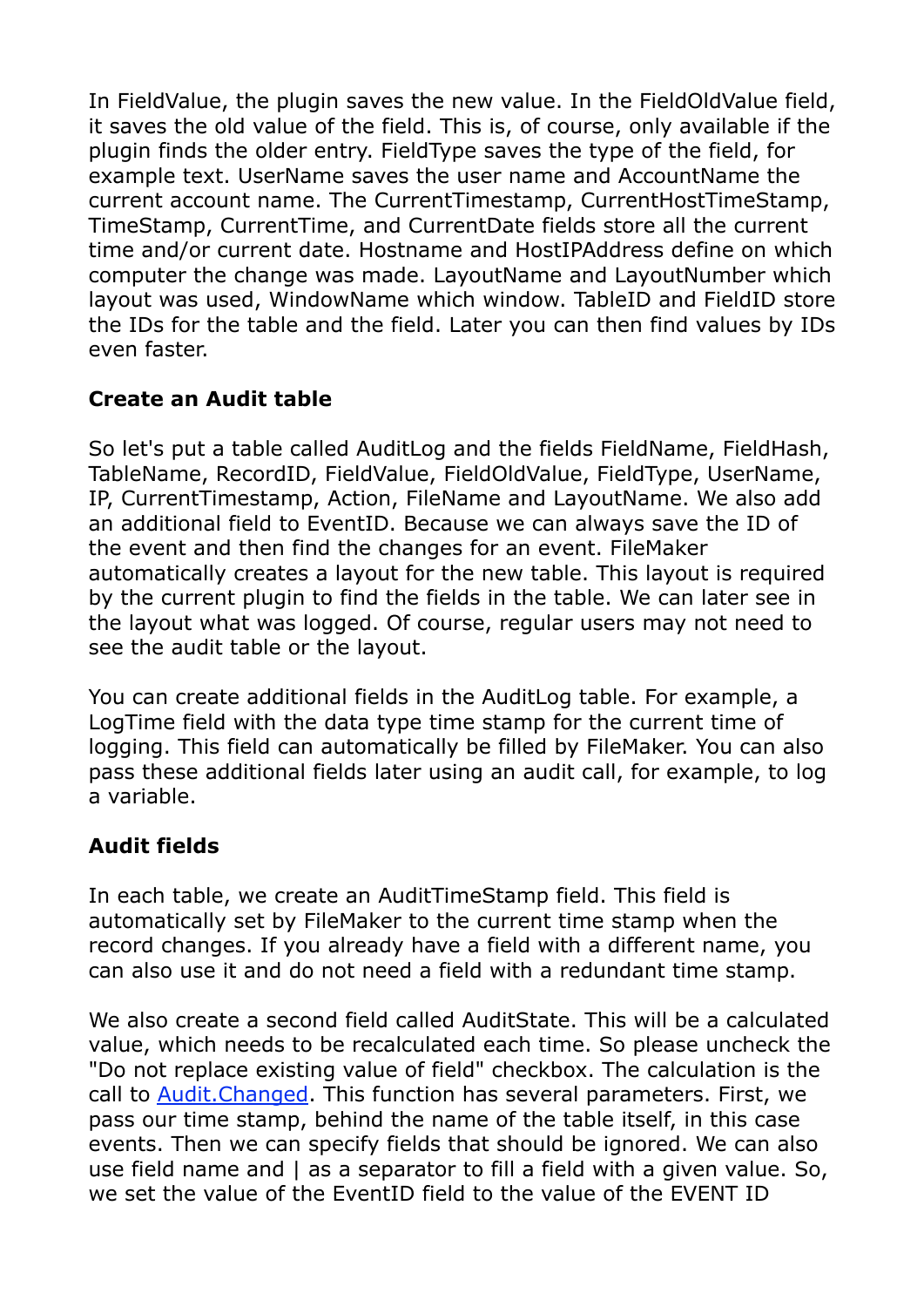MATCH FIELD field. Finally, we pass the label from the field "Task Label Plural" as this field should not be logged. This field is calculated easily from the other fields. Thus, the audit call looks like this:

MBS ("[Audit.Changed](http://www.mbsplugins.eu/AuditChanged.shtml)"; AuditTimeStamp; "Events"; "EventID|" & EVENT ID MATCH FIELD; "Task Label Plural");

For the other tables, the calls would be:

MBS ("[Audit.Changed](http://www.mbsplugins.eu/AuditChanged.shtml)", AuditTimeStamp, "Contributors", "EventID|", & EVENT ID MATCH FIELD) MBS ("[Audit.Changed](http://www.mbsplugins.eu/AuditChanged.shtml)"; AuditTimeStamp; "Tasks"; "EventID|" & EVENT ID MATCH FIELD) MBS ("[Audit.Changed](http://www.mbsplugins.eu/AuditChanged.shtml)", AuditTimeStamp, "Agenda", "EventID|", & EVENT ID MATCH FIELD) MBS ("[Audit.Changed](http://www.mbsplugins.eu/AuditChanged.shtml)", AuditTimeStamp, "Guests", "EventID|", & EVENT ID MATCH FIELD)

So the plugin logs all the changes for the events. You can open the windows side by side, one with the events layout and one with the layout for the AuditLog table. For changes to the portals you have to click on a free space in the event to write the changes to the record. This writes the changes for all portals together. In the AuditLog, we see many new entries for the new records.

#### **Positive or negative?**

AuditState and AuditTimeStamp fields.

There are two [Audit.Changed](http://www.mbsplugins.eu/AuditChanged.shtml) commands in the plugin. [Audit.Changed](http://www.mbsplugins.eu/AuditChanged.shtml) takes the field names that are not to be observed. On the other hand, [Audit.Changed2](http://www.mbsplugins.eu/AuditChanged2.shtml) is different and takes a positive list of fields. Basically, [Audit.Changed2](http://www.mbsplugins.eu/AuditChanged2.shtml) is faster because it does not have to query which fields are available. Form fields or unsaved calculations are not monitored by default, since these are easy to recalculate.

With the [Audit.SetIgnoreCalculations](http://www.mbsplugins.eu/AuditSetIgnoreCalculations.shtml) function, you can completely disable the monitoring of all calculation fields. With [Audit.SetIgnoreSummaryFields](http://www.mbsplugins.eu/AuditSetIgnoreSummaryFields.shtml), you can ignore the summary fields. Or with **Audit.SetIgnoreUnderscoreFieldNames** all fields with underline at the beginning of the word. You can also use [Audit.SetIgnoredFieldNames](http://www.mbsplugins.eu/AuditSetIgnoredFieldNames.shtml) to globally specify a list of field names for fields that you want to ignore. by default the plugin ignores the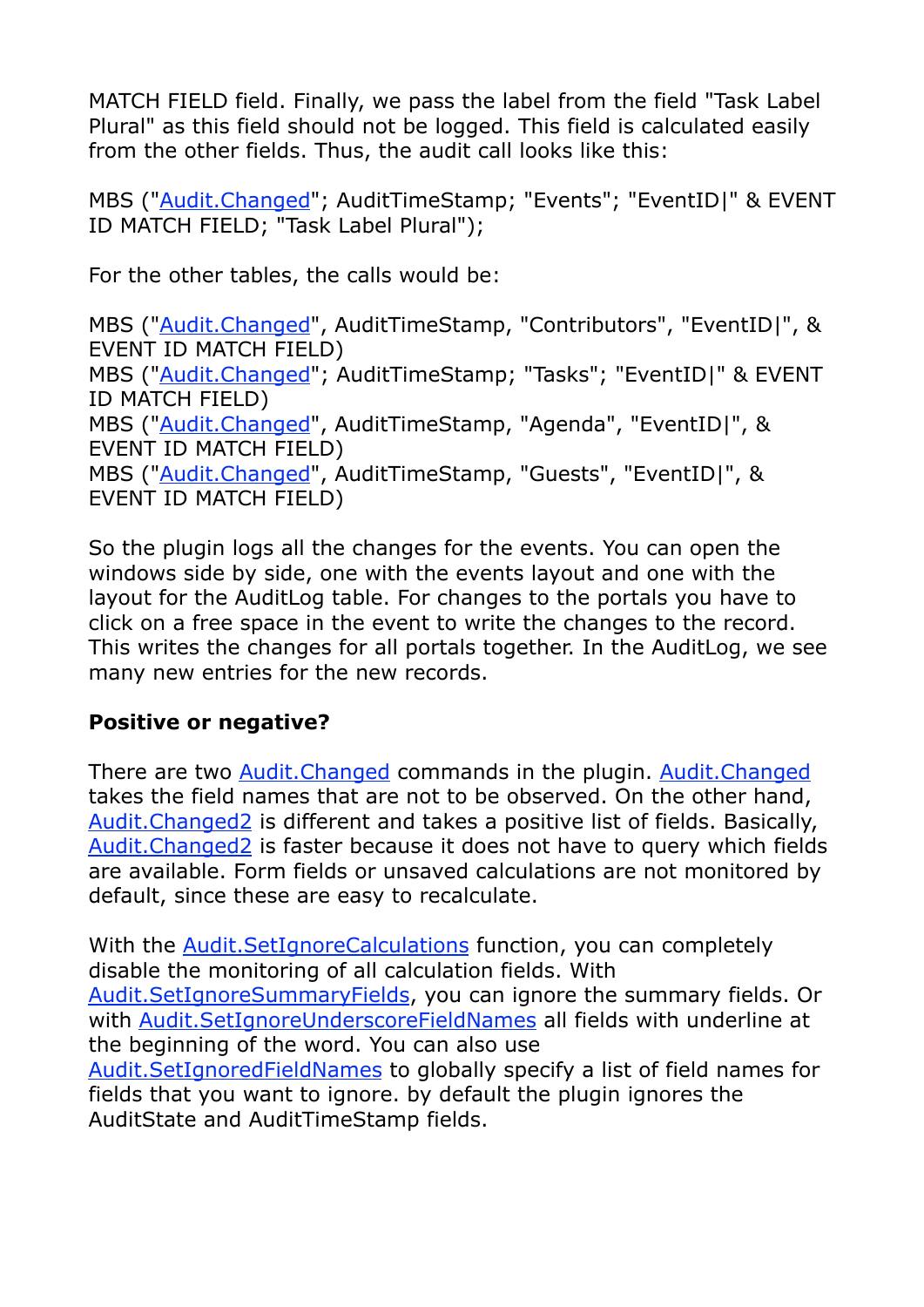### **Display the audit**

We can display the audit data for the record. Perhaps not for every user, but the display is always useful as a change log. To do this, create a relationship between Events::EVENT ID MATCH FIELD and AuditLog::EventID in the relationship diagram.

Now create space in the event layout and create a portal for the AuditLog table. If it is not found in the reference records pop-up menu, you have created the relationship above incorrectly. You could sort the fields down by CurrentTimeStamp. It is enough to take the fields FieldName, FieldValue and perhaps UserName.

## **Audit on deletion**

If you want to log the deletion, you have two options. Either you let the user delete only by script and you always notify the plugin before deleting, or you use the security settings in FileMaker for a delete trigger.

The call from the plugin would then be via the **Audit. Delete** function:

MBS ("[Audit.Delete](http://www.mbsplugins.eu/AuditDelete.shtml)"; MyTable::AuditTimeStamp; "MyTable")

The time stamp is passed, but not really used. Instead of using MyTable, you specify the current table from the current record. The plugin logs the record as with the other calls, so all the changes to the fields if needed and then an entry for deletion. You can of course do this in a script shortly before the delete command (with variable set).

#### **Test users**

First we need a test user to delete. In the Security dialog, we create a new user. We create a new set of permissions for this user. Best way is to duplicate and customize the permissions from the data input. In the settings for the calculation, there is a pop-up menu for records in the upper left corner. There, select "Custom privileges ...". A suitable dialog appears, where you can set the permissions for each table. For each table, select "Limited ..." instead of Yes. A new dialog box appears for the calculation of the limitation. Here, please insert the plugin call, for example for the events table:

MBS ("[Audit.Delete](http://www.mbsplugins.eu/AuditDelete.shtml)", AuditTimeStamp, "Events")